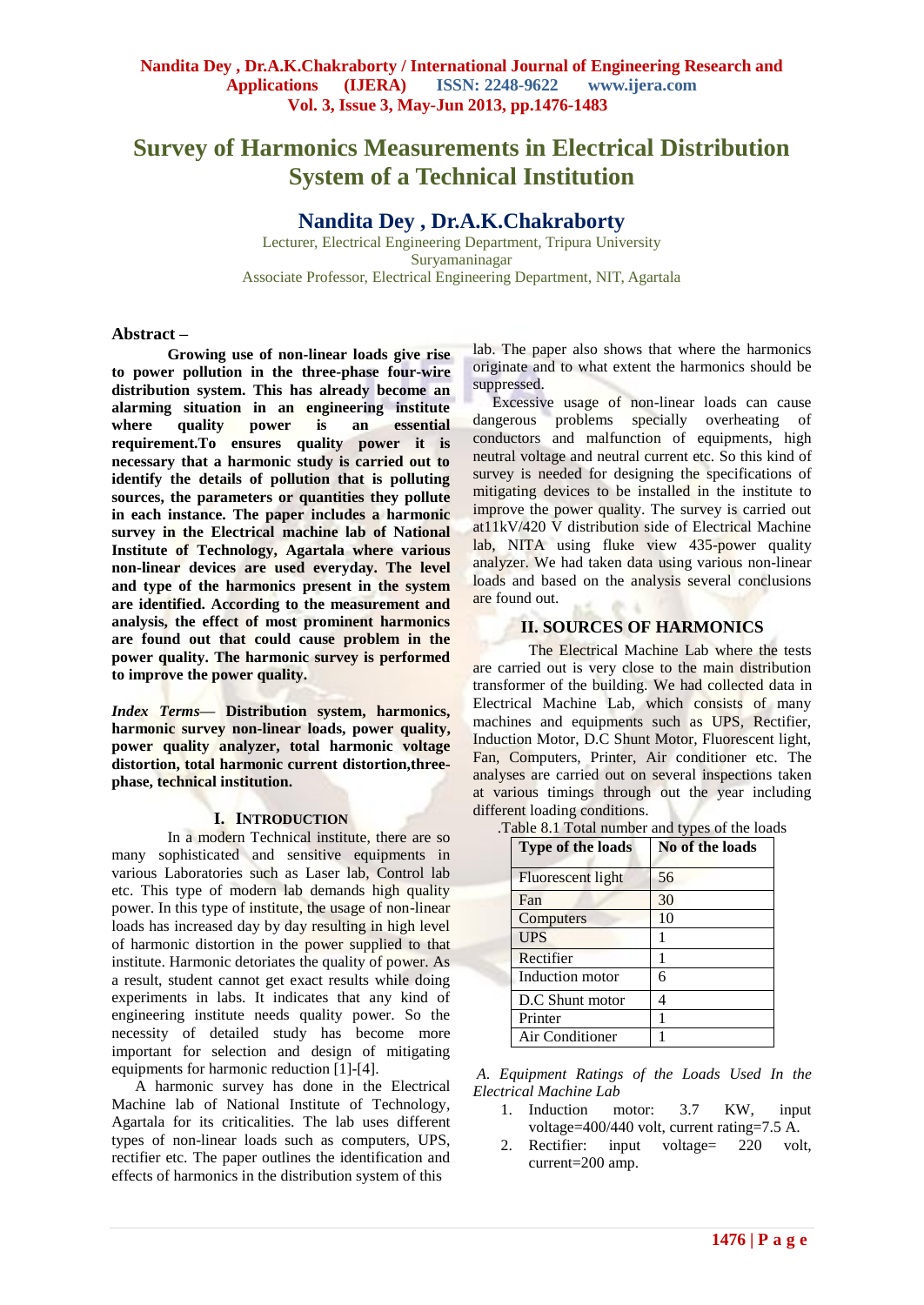in a

- 3. UPS: capacity=10 KVA, input voltage=230 volt.
- 4. D.C Shunt motor: 54 amp, 225 volt.
- 5. Fan: 80 watt.
- 6. Fluorescent light: 40 watt.
- 7. Computer: Monitor=100-200 volt and current=1.5 amp C.P.U=230 volt.
- 8. Air conditioner: 230 volt, single phase, current rating=0.3 amp

## *B. Monitoring Equipment*



Fig. 1. Fluke view 435 Power Quality Analyzer

#### *C. Snapshots of THVD and THID for Various Loading Conditions*

Without the loads, the source current and voltage are distorted. Current distortion is much higher than the stipulated limit (20% limits for current distortion) than the voltage distortion. Source current contained all the harmonic components with significant range.





(b)

Fig. 2. Measurement of (a) THVD and (b) THID when load is not connected.



|                                                                         |                                                             | (a)                                                         |                                                           |                                                          |
|-------------------------------------------------------------------------|-------------------------------------------------------------|-------------------------------------------------------------|-----------------------------------------------------------|----------------------------------------------------------|
|                                                                         | <b>HARMONICS TABLE</b>                                      |                                                             |                                                           |                                                          |
|                                                                         |                                                             | ு—்<br>0:00:01                                              |                                                           | ю<br>œN                                                  |
| Amp                                                                     | L1                                                          | L2                                                          | L3                                                        | N                                                        |
| <b>THD%f</b><br>H3%f<br>H5%f<br>H7xf<br>H9xf<br>H11xf<br>H13%f<br>H15%f | 122.4<br>21.1<br>75.6<br>58.4<br>13.0<br>19.3<br>4.6<br>1.3 | 131.1<br>22.7<br>81.6<br>58.3<br>14.5<br>21.3<br>5.4<br>2.6 | 153.1<br>2.9<br>76.6<br>58.5<br>3.1<br>13.1<br>1.1<br>1.5 | 93.2<br>25.4<br>47.0<br>39.9<br>3.4<br>7.6<br>2.9<br>2.2 |
| 09/14/11                                                                | 10:08:37                                                    | 230V                                                        | 50Hz 3.8 WYE                                              | EN50160                                                  |
| <b>PO</b> M<br><b>U&amp;A</b>                                           |                                                             | <b>HARMONIC</b><br><b>GRAPH</b>                             | <b>TREND</b>                                              | <b>HOLD</b><br><b>RUN</b>                                |
|                                                                         |                                                             | (b)                                                         |                                                           |                                                          |

Fig. 3. Measurement of (a) THVD and (b) THID when load is connected.

When the loads are connected to the source both voltage and current harmonic distortion are increased from 3.2% to 4.2% and 46.6% to 93.2%.The voltage distortion limit is within the range but current distortion violates the acceptable range.



when Induction motor is not connected.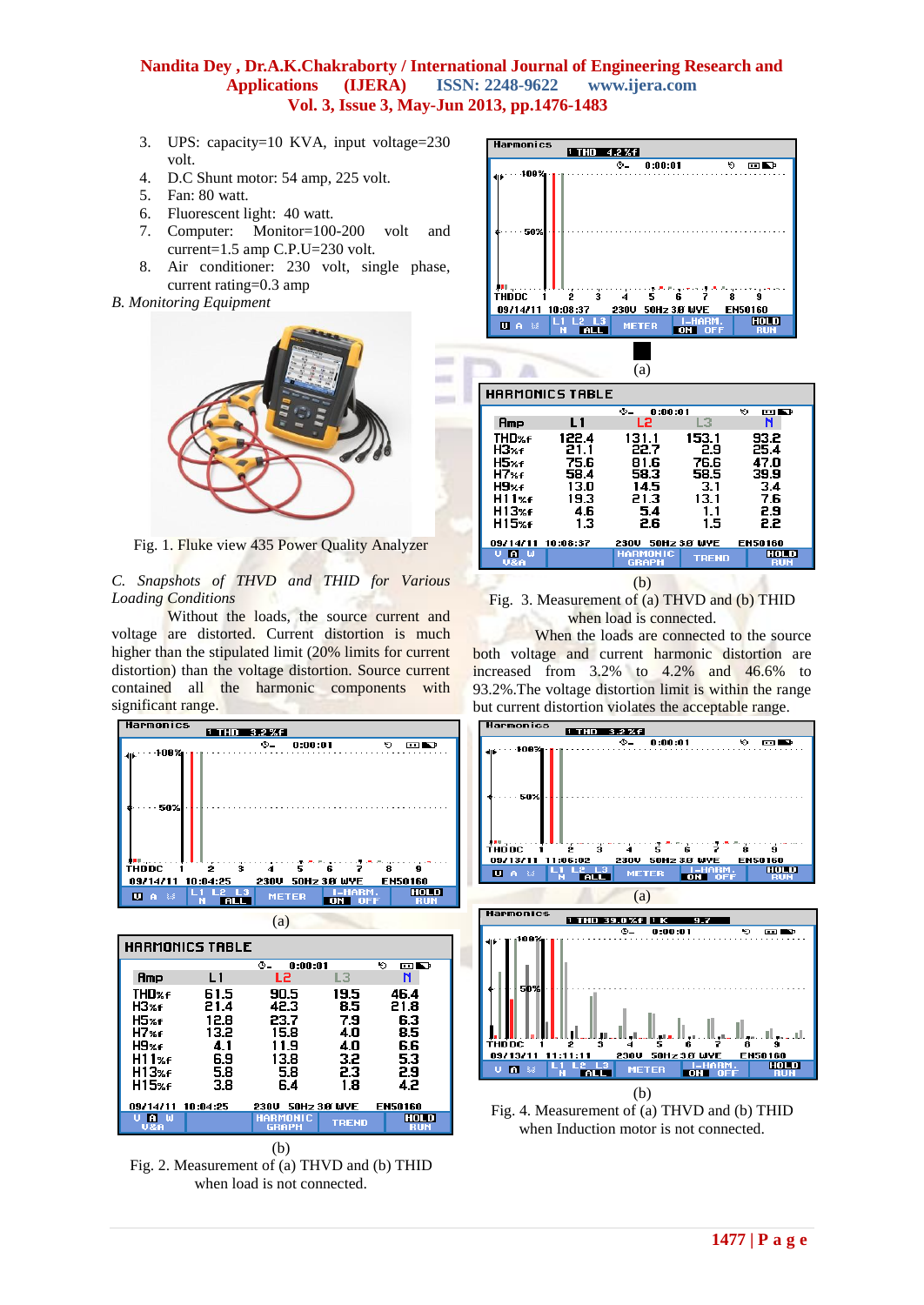| HARMONICS TABLE |              |              |                |                              |  |
|-----------------|--------------|--------------|----------------|------------------------------|--|
|                 |              | ٥<br>0:00:36 |                | ৩¤ ভা⊾৮                      |  |
| <b>Volt</b>     | L1           | L2           | L3             | N                            |  |
| THD%f<br>H3%f   | 4.2<br>0.5   | 4.5<br>0.6   | 64.3<br>20.6   | 100.3<br>32.0                |  |
| H5%f<br>H7xf    | 2.0<br>3.0   | 2.4<br>2.9   | 11.6<br>12 G   | 15.9<br>18.0                 |  |
| Amp             | L1           | L2           | L <sub>3</sub> | N                            |  |
| НЗжғ<br>H5%f    | 22.1<br>71.0 | 20.0<br>74.6 | 4.7<br>69.3    | 45.7<br>66.2                 |  |
| H7xf            | 51.1         | 48.7         | 47.9           | 52.4                         |  |
| 09/07/11        | 15:14:56     | 230U         | 50Hz 3.8 WYE   | EN50160                      |  |
| <b>PREU</b>     | <b>BACK</b>  | <b>NEXT</b>  | <b>PRINT</b>   | <b>Company</b><br><b>USE</b> |  |



Fig. 5. Measurement of (a) THVD and (b) THID when Induction motor is connected to supply system.



| U&A               |     | <b>GRAPH</b>      | <b>TREND</b> | <b>RUN</b>  |
|-------------------|-----|-------------------|--------------|-------------|
| n w<br>υ          |     | <b>HARMONIC</b>   |              | <b>HOLD</b> |
| 11/03/11 16:26:14 |     | 230U 50Hz 3.8 WYE |              | EN50160     |
| H15%f             | 3.0 | 2.8               | 4.7          | 3.1         |
| H13%f             | 3.1 | 5.4               | 9.4          | 5.6         |
| H11xf             | 3.9 | 4.9               | 6.2          | 5.2         |
| H9%f              | 3.7 | 3.0               | 4.9          | 3.0         |
| H7%f              | 4.6 | 2.8               | 5.4          | 3.5         |
| H5%f              | 7.3 | 92                | 10.3         | 10.3        |

(b)

Fig. 6. Measurement of (a) THVD and (b) THID when single computer is connected.



| <b>HARMONICS TABLE</b>                                                               |                                                           |                                                          |                                                           |                                                           |  |
|--------------------------------------------------------------------------------------|-----------------------------------------------------------|----------------------------------------------------------|-----------------------------------------------------------|-----------------------------------------------------------|--|
|                                                                                      |                                                           | ۰<br>0:00:09                                             |                                                           | ৩<br>画面                                                   |  |
| Amp                                                                                  | L1                                                        | L2                                                       | L3                                                        | N                                                         |  |
| THD%f<br>H3%f<br>H5%f<br>H7%f<br>H9%f<br>H11 <sub>%f</sub><br>H13%f<br><b>H15</b> %f | 96.0<br>27.4<br>62.2<br>36.5<br>5.3<br>4.5<br>12.5<br>4.7 | 96.5<br>26.9<br>63.8<br>34.8<br>6.0<br>5.6<br>11.5<br>44 | 112.2<br>1.5<br>59.4<br>32.4<br>1.0<br>6.7<br>11.5<br>0.4 | 85.3<br>28.2<br>52.1<br>32.6<br>5.0<br>7.8<br>12.6<br>5.7 |  |
|                                                                                      |                                                           |                                                          |                                                           |                                                           |  |
| 09/13/11                                                                             | 16:37:51                                                  | 230U                                                     | 50Hz 3.8 WYE                                              | <b>EN50160</b>                                            |  |
| <b>A</b> W<br><b>U&amp;A</b>                                                         |                                                           | HARMONIC<br><b>GRAPH</b>                                 | <b>TREND</b>                                              | <b>HOLD</b><br><b>RUN</b>                                 |  |
|                                                                                      |                                                           | (b)                                                      |                                                           |                                                           |  |

Fig. 7. Measurement of (a) THVD and (b) THID when more no  $(8 \text{ no})$  computers are connected.

We can conclude that when loads are connected to source it is highly polluted and some of the loads are pollution (in terms of harmonics) injecting loads.

 From the various data collected during the survey in the machine lab, several different sources of harmonic voltages and current are identified. These are

- Fluorescent lighting.
- **Computers**
- Induction motor
- UPS
	- Rectifier
- Air conditioner
- Fan

## **III. IDENTIFICATION OF HARMONICS**

 Data are collected on various loading of the distribution network of machine lab using power quality analyzer. All odd harmonics up to  $15<sup>th</sup>$  order are present

## *A. Fluorescent Lighting*

 There are various no of fluorescent lamps used for lighting in the campus which have magnetic choke. They are non-linear loads and give rise to odd ordered harmonic currents in low voltage distribution system. These magnetic choke produces a large amount of harmonic currents to low voltages like 230V.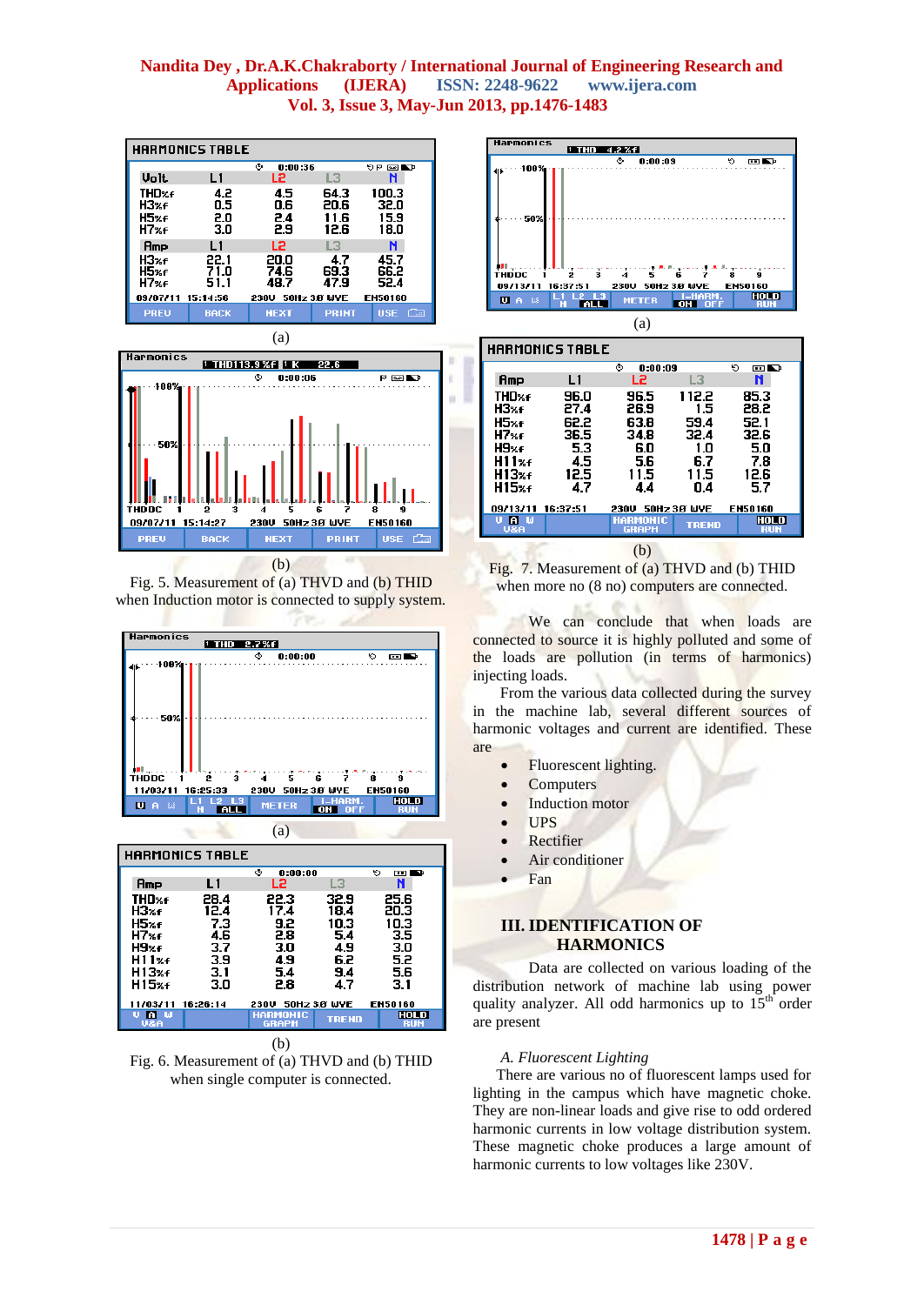l

 We had taken measurements at the mains in the Electrical Machine Lab where 42 no of lighting loads are connected .All of these have magnetic choke. Some of the lighting loads are frequently used in a day and some of them are used according to the lighting requirement.

 The Fig. 8 shows the variation of harmonic voltage and current for the fluorescent lighting loads (42 no) with magnetic ballasts. The harmonics in the current waveform are caused by the non-linearity of the lamp-arc itself in series with the ballast [5].



Fig. 8. Harmonic spectrum of voltage and current of fluorescent lighting loads (42no).

It is clear that the percentage of total harmonic voltage distortion (THVD) is 4.9% which is less than 5% and the percentage of total harmonic current distortion (THID) 124.5%.The 7th order harmonic voltage is highest with a value of 3.55% and the 5th order harmonic current has a highest value of 72.4%.When the lighting load is connected through UPS its THVD increases to 5.3% and THID increases to 131.83%.Both the value violate the IEEE-519 limit.

#### *B. Computers*

 The use of computers in the campus has been increasing day by day in order to meet the requirements in the modern laboratory and to improve the administrative work. The main drawback of this computer is that it produces a large amount of harmonics to the low voltage network as it uses mainly switched mode power supply.

 The computer equipment contains both linear and non-linear loads. The linear loads include cooling fans, printer motors and disk driver. The non-linear load consists of phase controlled power supplies and switching power supplies with bridge rectifiers.



Fig. 9. Harmonic voltage and current spectrum of computer (8 no) load.

 The main component of switch mode power supply is a large capacitor, which maintains a near constant voltage for the D.C supply. The capacitor draws current during charging at the peak of the voltage waveform. Therefore, the computer loads become non-linear [6].

 The campus has so many computers out of which the survey is done in the electrical machine lab where 8 no of computers are connected. All of these are used continuously in various times of the day. Based on the readings recorded, it is observed that THVD is 4.4% and THID is 136.8 %( very much greater than 20%), When they are connected through UPS the value of THVD increases to 4.5% and THID becomes 167%.

Whereas the  $5<sup>th</sup>$  order current harmonic itself is 82.5% as shown in Fig. 9. 7<sup>th,</sup> order harmonic voltage is the highest with acceptable value of 3.9%.In this case the level of higher order harmonics is higher than the lower order harmonics. Even though the magnitudes of higher order component are low, sometime it may disturb near by communication signals.

| <b>HARMONICS TABLE</b> |               |                                 |                    |                    |  |
|------------------------|---------------|---------------------------------|--------------------|--------------------|--|
|                        |               | ٠<br>0:00:01                    |                    | ь<br>œN            |  |
| Amp                    | L1            | L2                              | L3                 | N                  |  |
| THD%f<br>H3xf          | 121.3<br>26.5 | 123.0<br>23.2                   | 136.8<br>3.2       | 73.3<br>15.9       |  |
| H5%f<br>H7%f           | 76.1<br>57.1  | 77.1<br>54.4                    | 70.2<br>50.8       | 39.3<br>29.7       |  |
| H9xe                   | 12.3          | 12.3                            | 1.7                | 8.7                |  |
| H11xf<br>H13x6         | 15.5<br>1.0   | 15.5<br>1.6                     | 9.9<br>3.0         | 8.6<br>3.3         |  |
| H15 <sub>%f</sub>      | 1.9           | n 4                             | 20                 | 30                 |  |
| 09/13/11               | 16:46:40      | 230U                            | <b>50Hz 38 WYE</b> | EN50160            |  |
| in w<br>บ&ค            |               | <b>HARMONIC</b><br><b>GRAPH</b> | <b>TREND</b>       | HOLD<br><b>RUN</b> |  |

Fig. 10. Total Harmonic current Distortion table of 8 no of computers.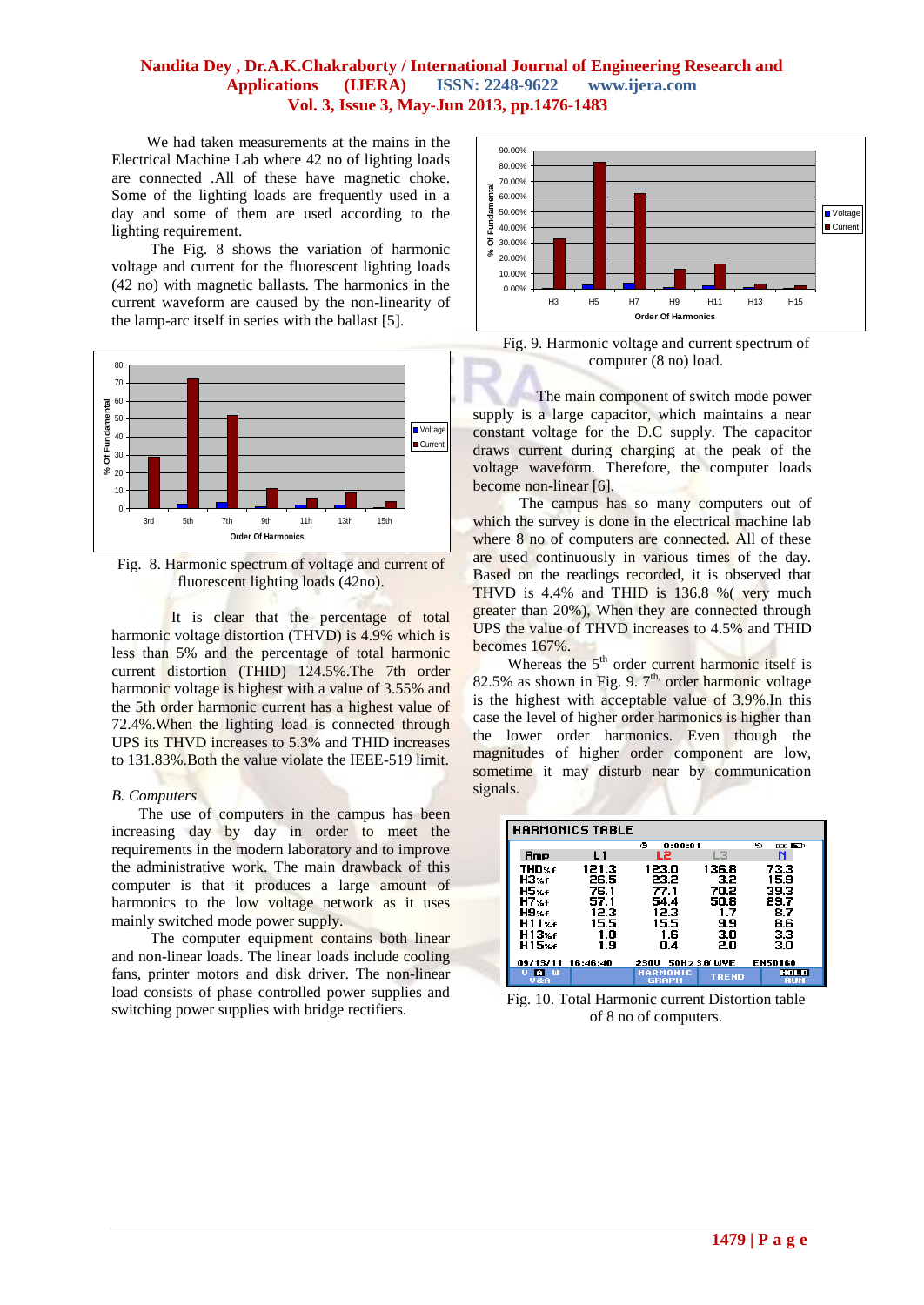

Fig. 11. Total current harmonic distortion of computer (8 no) load connected through UPS.

The measured value of current and its THD for R, Y, B phase of the main is given in the table below. Since the three phases of the main is not simultaneously loaded, the current become highly unbalanced. Hence, the high THD is obtained as shown in the TABLE 1. It should be reduced. Otherwise, it may lead to the failure of the associated electrical components and subsequently the entire system black out.





Fig. 12. Total current harmonic distortion of a single computer.



| $I1=2$ amp | $THD1 = 28.4%$ |
|------------|----------------|
| $I2=1$ amp | $THD2 = 22.3%$ |
| $I3=0$ amp | $THD3 = 32.9%$ |

#### *C. Induction Motor*

In induction motor, the magnetizing current has harmonic content and is therefore a source for the system concerned. The induction motor when connected to the supply system gives maximum 4.5% of THVD and 113.9% of THID. Current harmonic

distortion value is much higher than the stipulated limit. In the lab when students do the experiment on induction motor, it injects harmonics into the system during that period.



Fig. 13. Harmonic spectrum of voltage and current waveforms of single phase Induction Motor (1 no).

 The period is supposed to 11a.m to 1p.m and 2p.m to 5 p.m in 3 days of the week. In Electrical machine lab, 2 no of 10 HP and 4 no of 5 HP induction motors are used for lab purpose. The 3rd order harmonic voltage is the highest with a value of 20.6% and the 5<sup>th</sup> order harmonic current has a highest value of 74.6%.

#### *D.UPS (Un- interrupted power supply)*

The un-interrupted power supply draws large amount of harmonic current from supply causing distortion in voltage. In addition, they also draw current at low power factor. Therefore, it is important to control the supply from the ill effects caused by UPS since they produce significant harmonics, which leads to additional loading resulting in the raise of temperature [7].Many of the on-line UPS's demand current that has considerable harmonics content and or supply a voltage to the load that has distortion. Several data for voltage and current are recorded at the load side of 10 KVA, 230 input and output UPS located in the electrical machine lab. All the lighting, Fan, A.C, Computer loads are connected through this UPS. It is on for 24 hours.

 We had observed from the readings that the THVD and THID is 4.2% (less than 5%) and 153.1% (very much greater than 20%) respectively. Because of this harmonics, the current waveform becomes non-linear.

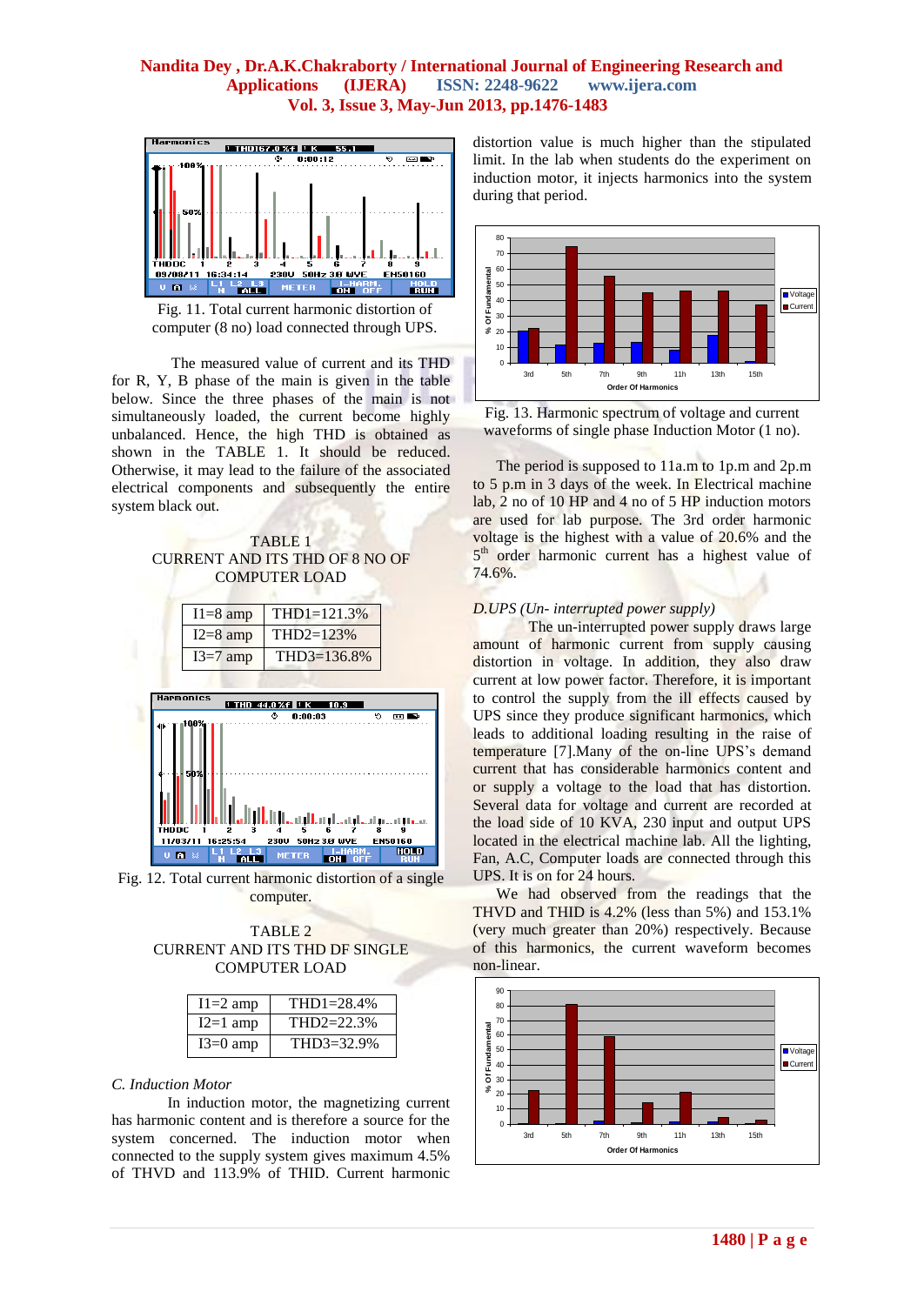Fig. 14. Harmonic spectrum of voltage and current waveform of UPS.

It is seen from the Fig.14 that the  $7<sup>th</sup>$  order harmonic voltage is the highest with a value of 2.1% and  $5<sup>th</sup>$  order harmonic current is the highest with a value of 80.9%.

#### *E. Rectifier*

The use of Rectifier and the drives based on this produces discontinuities in the current waveform result in lot of harmonics [11]. We had collected data from 220 V/200 amps Rectifier used in electrical machine lab. The THVD and THID are 5.8 % and 157.1% respectively. It is used during the lab period 3 days in a week from 11 a.m-2  $p.m$  or 2.30  $p.m$  to 5.30 p.m.

The Fig. 15 shows that the  $7<sup>th</sup>$  order harmonic voltage is the highest with a value of  $2.4\%$  and  $5<sup>th</sup>$ order harmonic current is the highest with a value of 102.5%.The rectifier having diodes, thyristors etc non-linear load is the major source of harmonic



Fig. 15. Harmonic spectrum of voltage and current waveform of rectifier.

#### *F. Air Conditioner*

 There are significant amounts of air conditioners are used in his campus. In the electrical machine lab one no of air conditioner is used, supplied through UPS. The presence of this type of load results in distorted non-sinusoidal voltage and current waveform. The THVD and THID are 2.9% and 9.7% respectively.

 The value of THVD and THID increases to 4% and 119.3% respectively when air conditioner is supplied through UPS. In the Electrical machine lab the air conditioner is supplying through UPS through out the working period i.e. from 9.30 am to 5.30 p.m.





It is observed from the Fig.16 that the  $7<sup>th</sup>$  order harmonic voltage is the highest with a value of 2.9% and 7th order harmonic current is the highest with a value of 58.2%.

#### *G. Fan*

There are 23 no of ceiling fans used in the Electrical machine lab. The value of THVD and THID of these fans are 4.3% and 42.1% respectively. These fans are supplied through UPS and give significant amount of harmonics. When connected through UPS the THVD and THID increase to 5.2% and 124.7% respectively.



Fig. 17. Harmonic spectrum of voltage and current waveform of Fan (23 no) load.

The Fig.17 shows that the 7th order harmonic voltage is the highest with a value of 46.84% and 5th order harmonic current is the highest with a value of 76.8 %.

#### **IV.SUMMARISED REPORTS ON HARMONIC SURVEY**

 The intent of the survey of harmonics in the Electrical Machine lab is to determine the extent of harmonics in the distribution side and to apprise whether the level of harmonics could lead to an electrical problem in the near future.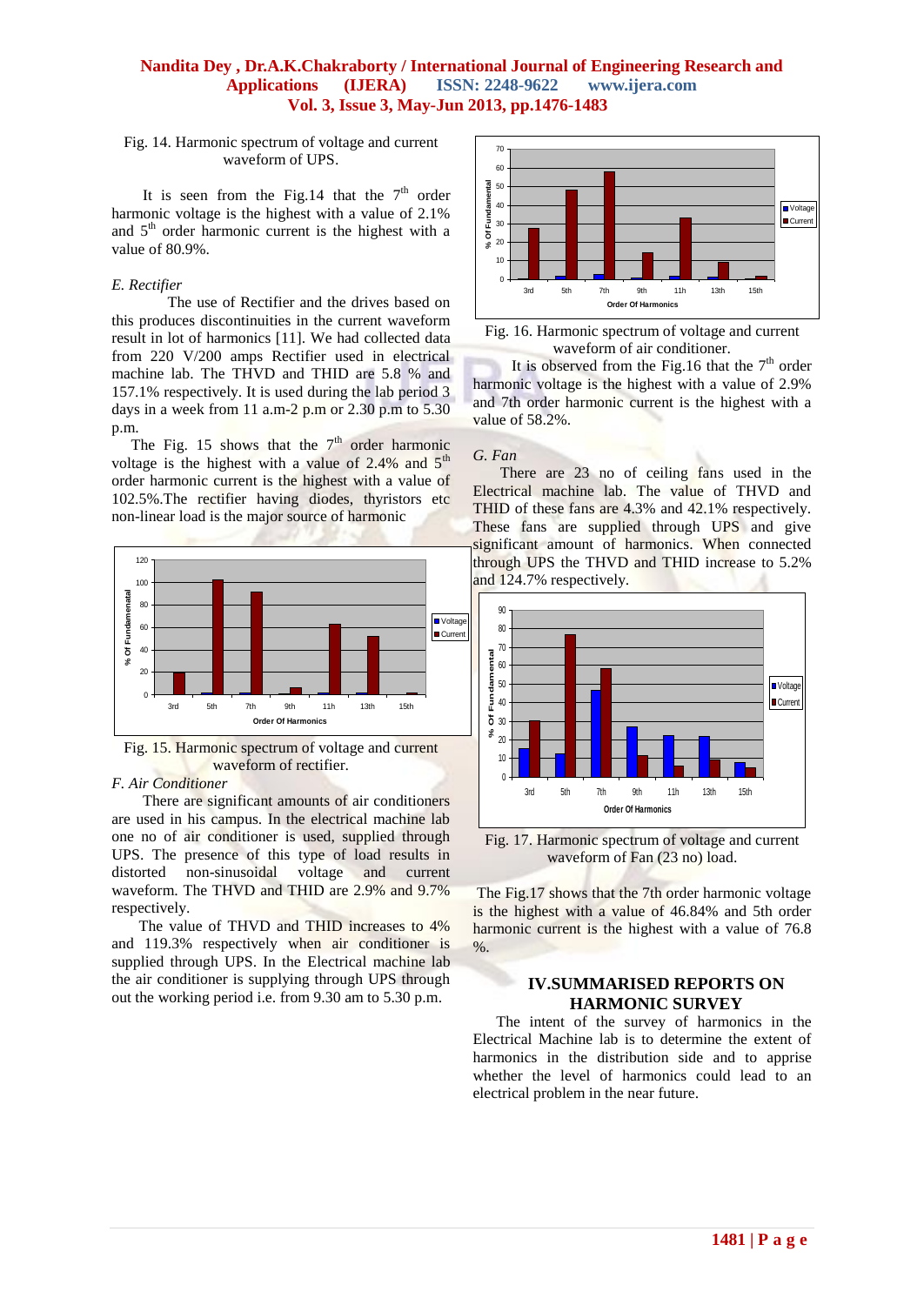| TABLE 1                            |
|------------------------------------|
| MEASUREMENT OF THID AND THVD UNDER |
| DIFFERENT LOADING CONDITION        |

| Load conditions        | THID(%)in   | THVD(%f)in      |  |
|------------------------|-------------|-----------------|--|
|                        | phases(all) | phases(all)     |  |
| <b>UPS</b> off         | 19.5%-      | 3.2%            |  |
|                        | 90.5%       |                 |  |
| Light                  | $32.4% -$   | 3.3%-4.9%       |  |
|                        | 124.5%      |                 |  |
| Fan                    | 24.6%-      | 3.2%-4.3%       |  |
|                        | 42.1%       |                 |  |
| Computer               | 33.5%-      | 2.6%-4.4%       |  |
|                        | 136.8%      |                 |  |
| Light and Fan          | 17.8%-      | 2.8%-3.9%       |  |
|                        | 35.7%       |                 |  |
|                        |             |                 |  |
| Light, Fan and         | 20%-40.9%   | 2.8%-4.3%       |  |
| Computer               |             |                 |  |
| Air Conditioner        | 9.8%        | 2.7%-2.9%       |  |
|                        |             |                 |  |
| <b>UPS</b> On without  | 76.38%-     | 3.8%-5.3%       |  |
| Load                   | 152.3%      |                 |  |
| <b>UPS</b> loaded with | $104.6% -$  | 4%-4.8%         |  |
| Light                  | 131.83%     |                 |  |
| <b>UPS</b> loaded with | 106.8%-     | 3.4%-5.2%       |  |
| Fan                    | 124.7%      |                 |  |
| <b>UPS</b> loaded with | $116.1% -$  | $3.6\% - 5.9\%$ |  |
| Computer               | 167%        |                 |  |
| <b>UPS</b> loaded with | 101.1%      | 4%-4.5%         |  |
| <b>Light and Fan</b>   | 136.8%      |                 |  |
| <b>UPS</b> loaded with | $92.2% -$   | $4.2\% - 5.4\%$ |  |
| Light, Fan and         | 105.25%     |                 |  |
| Computer               |             |                 |  |
| <b>UPS</b> loaded with | 76.3%-      | 3.7%-4%         |  |
| <b>Air Conditioner</b> | 119.3%      |                 |  |
| Single phase           | 113.9%      | 3.2%-4.5%       |  |
| <b>Induction Motor</b> |             |                 |  |
| Rectifier              | $77.4% -$   | 3.3%-5.8%       |  |
|                        | 157.1%      |                 |  |
| Rectifier with         | $32.6% -$   | 3.8%-4.9%       |  |
| single machine         | 51.5%       |                 |  |
| <b>UPS</b> and         | 38.8%-      | 4.7%-5.7%       |  |
| Rectifier on           | 102.8%      |                 |  |
| with load              |             |                 |  |
| <b>UPS</b> , Rectifier | 103.7%      | 4.8%-6.2%       |  |
| and Induction          |             |                 |  |
| motor on               |             |                 |  |

According to IEEE-519, the voltage and current distortion should not more than 5% and 20% respectively. However, the percentage compatibility limit for that harmonic order according to IEEE-519 standard is violated [8]-[10].

The results from the survey can be summarized as follows:

1. All loads contribute harmonics. Lighting load contributes minimum pollution, even in

combination with other loads e.g. with fan load or with fan and computers.

- 2. The impact of light load can be neglected as other loads dominant the resultant figure.
- 3. The computer load and fan load have the highest THID more than 100% of their respective values.
- 4.  $5<sup>th</sup>$  and  $7<sup>th</sup>$  harmonics are the highest. Therefore, in any load combination these two harmonics are of highest magnitudes.
- 5. Where there are phase to neutral loads, a rich harmonic current spectrum is shown comprising mainly of  $3^{\text{rd}}$ ,  $5^{\text{th}}$  &  $7^{\text{th}}$  harmonics with the 5th harmonic being predominant though the  $3<sup>rd</sup>$  and  $7<sup>th</sup>$  harmonics are also troublesome.
- 6. Phase-phase and 3-phase loads show a predominance of  $5<sup>th</sup>$  and  $7<sup>th</sup>$  harmonics with a high presence of 3<sup>rd</sup> harmonic.
- 7. There are such loads (e.g. UPS, Rectifier) in which  $11<sup>th</sup>$  and  $13<sup>th</sup>$  harmonics are present in a high level. These types of loads have  $5<sup>th</sup>$ harmonic dominating the spectrum.
- 8. Also in case of triplen harmonics, 3rd harmonic is predominating.

 So we can summarize from this information that harmonic spectrum are consistent, predictable and dominated by only  $3^{rd}$ ,  $5^{th}$  and  $7^{th}$ harmonics.

## **V. CONCLUSIONS**

 In the last few years, harmonics is a big problem for the electrical distribution design in the modern technical college as it pollutes the power. From this survey, it is possible to identify that which loads are responsible for high level of distortion and we can find out their distortion level. The survey provides the background information on system harmonic levels before the new non-linear loads bring into operation and helps in deciding the specification of new equipments to be installed in the college. The results of harmonic measurements also help to define electrical environment and base line for future harmonic surveys to analyze the quality of power. From this information one can know whether the harmonics do a significant hazard to the electrical system and steps should be taken to mitigate the harmonics in order to improve the quality of power.

## **ACKNOWLEDGMENT**

Our thanks to the management of National Institute of Technology,Agartala,India for providing necessary facilities to carry out this work.

#### **REFERENCES**

*Periodicals:*

[1] Rajesh M Holmukhe and Mrs.J.V.Satre "Harmonic Measurement And Analysis, A Case